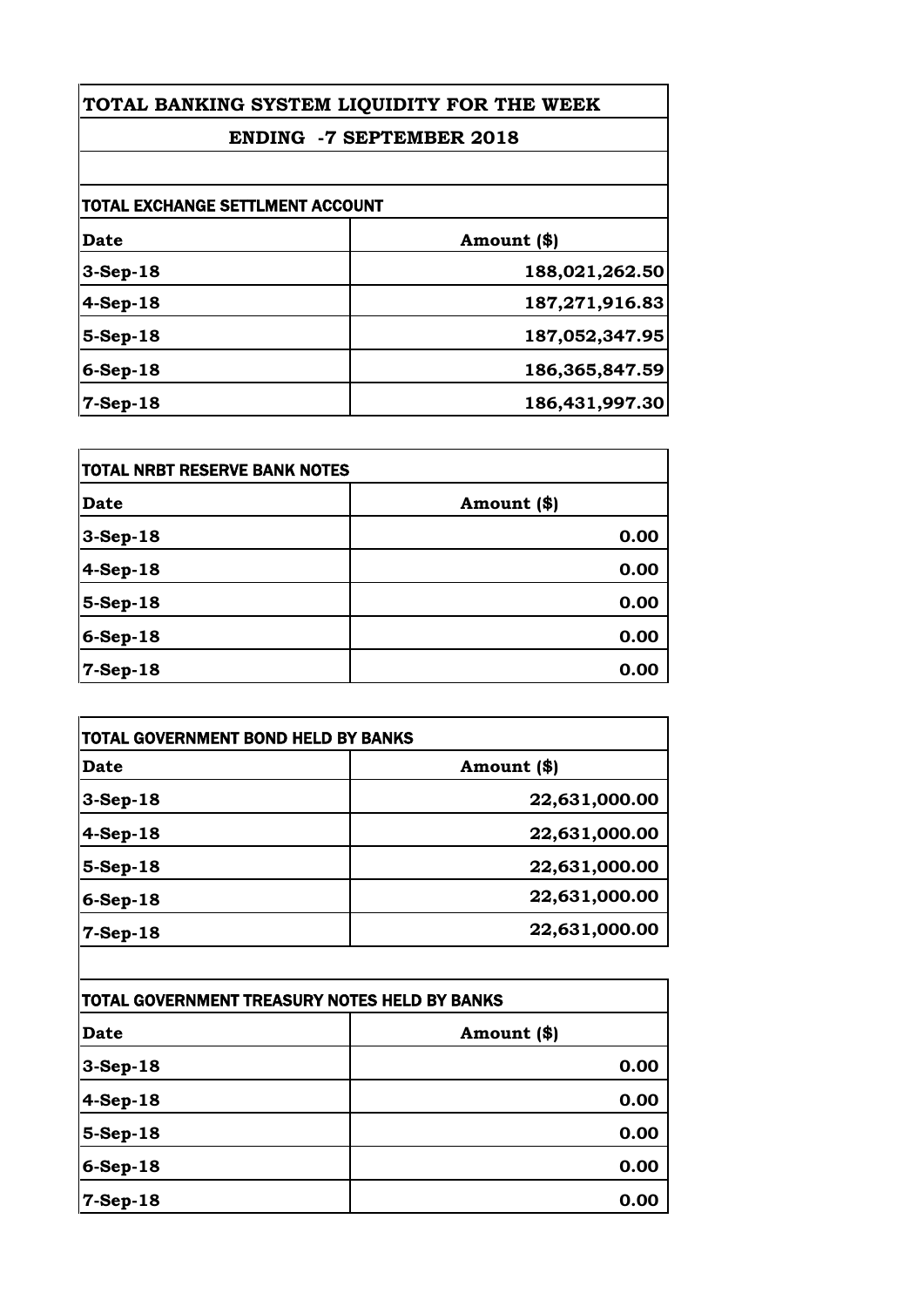## **TOTAL BANKING SYSTEM LIQUIDITY FOR THE WEEK**

## **ENDING -14 SEPTEMBER 2018**

| <b>TOTAL EXCHANGE SETTLMENT ACCOUNT</b> |                   |
|-----------------------------------------|-------------------|
| Date                                    | Amount (\$)       |
| 10-Sep-18                               | 185,366,777.40    |
| 11-Sep-18                               | 185, 367, 277. 40 |
| $12$ -Sep-18                            | 185,403,845.95    |
| 13-Sep-18                               | 185,730,921.42    |
| 14-Sep-18                               | 185,734,659.42    |

| <b>TOTAL NRBT RESERVE BANK NOTES</b> |             |
|--------------------------------------|-------------|
| <b>Date</b>                          | Amount (\$) |
| 10-Sep-18                            | 0.00        |
| 11-Sep-18                            | 0.00        |
| 12-Sep-18                            | 0.00        |
| 13-Sep-18                            | 0.00        |
| 14-Sep-18                            | 0.00        |

| Date         | Amount (\$)   |
|--------------|---------------|
| 10-Sep-18    | 22,631,000.00 |
| $11-Sep-18$  | 22,631,000.00 |
| $12$ -Sep-18 | 22,631,000.00 |
| 13-Sep-18    | 22,631,000.00 |
| 14-Sep-18    | 22,631,000.00 |

| TOTAL GOVERNMENT TREASURY NOTES HELD BY BANKS |             |
|-----------------------------------------------|-------------|
| <b>Date</b>                                   | Amount (\$) |
| 10-Sep-18                                     | 0.00        |
| $11-Sep-18$                                   | 0.00        |
| 12-Sep-18                                     | 0.00        |
| 13-Sep-18                                     | 0.00        |
| 14-Sep-18                                     | 0.00        |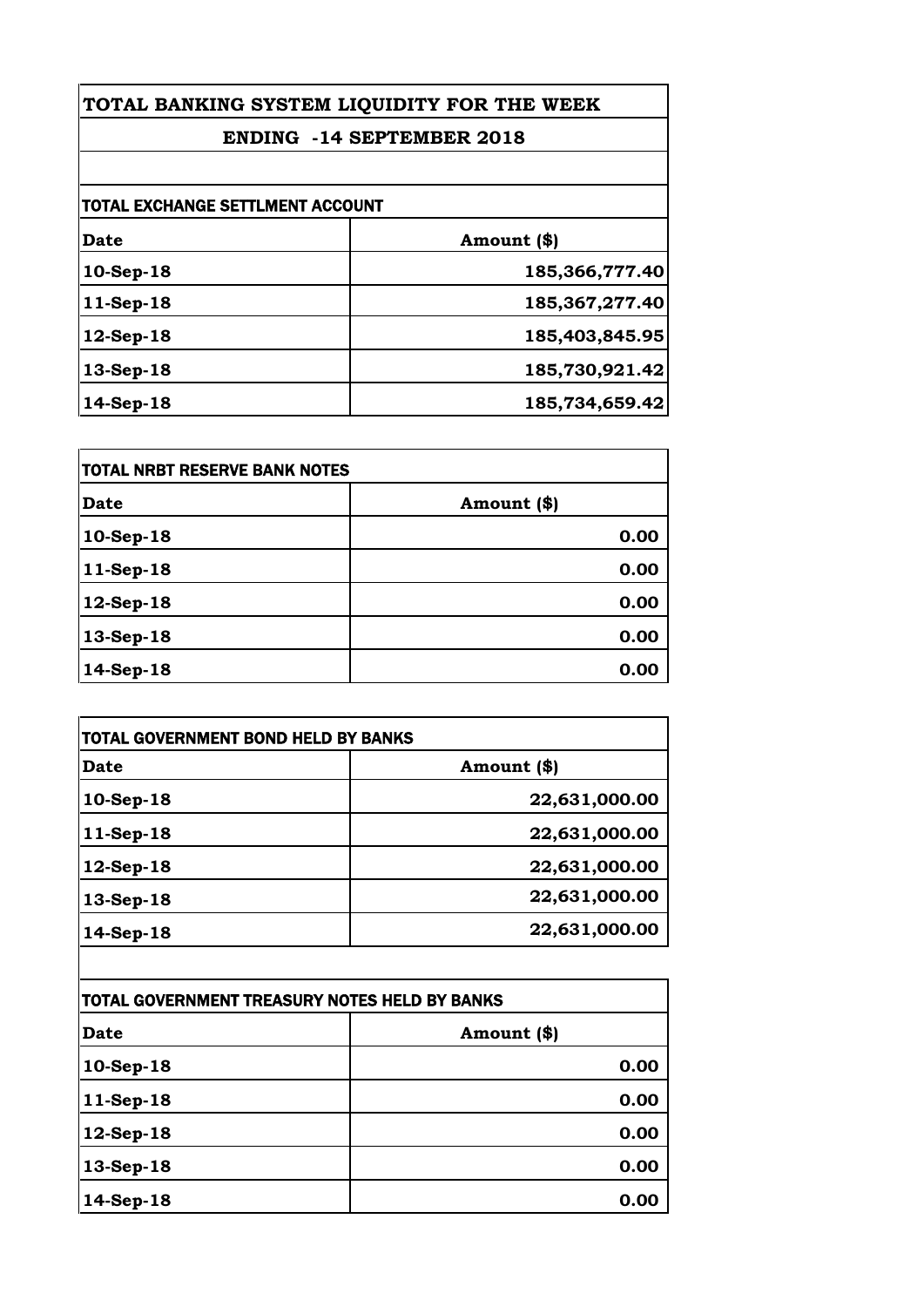**TOTAL BANKING SYSTEM LIQUIDITY FOR THE WEEK**

# **ENDING - 21 SEPTEMBER 2018**

| TOTAL EXCHANGE SETTLMENT ACCOUNT |                |
|----------------------------------|----------------|
| Date                             | Amount (\$)    |
| 18-Sep-18                        | 186,093,539.26 |
| 19-Sep-18                        | 187,229,765.39 |
| 20-Sep-18                        | 187,220,189.51 |
| $21$ -Sep-18                     | 186,645,054.79 |

| <b>TOTAL NRBT RESERVE BANK NOTES</b> |             |
|--------------------------------------|-------------|
| <b>Date</b>                          | Amount (\$) |
| $18-Sep-18$                          | 0.00        |
| 19-Sep-18                            | 0.00        |
| 20-Sep-18                            | 0.00        |
| $21$ -Sep-18                         | 0.00        |

| Date          | Amount (\$)   |
|---------------|---------------|
| $18-Sep-18$   | 22,631,000.00 |
| 19-Sep-18     | 22,631,000.00 |
| $ 20$ -Sep-18 | 22,631,000.00 |
| $ 21$ -Sep-18 | 22,631,000.00 |

| TOTAL GOVERNMENT TREASURY NOTES HELD BY BANKS |             |
|-----------------------------------------------|-------------|
| Date                                          | Amount (\$) |
| 18-Sep-18                                     | 0.00        |
| 19-Sep-18                                     | 0.00        |
| 20-Sep-18                                     | 0.00        |
| 21-Sep-18                                     | 0.00        |